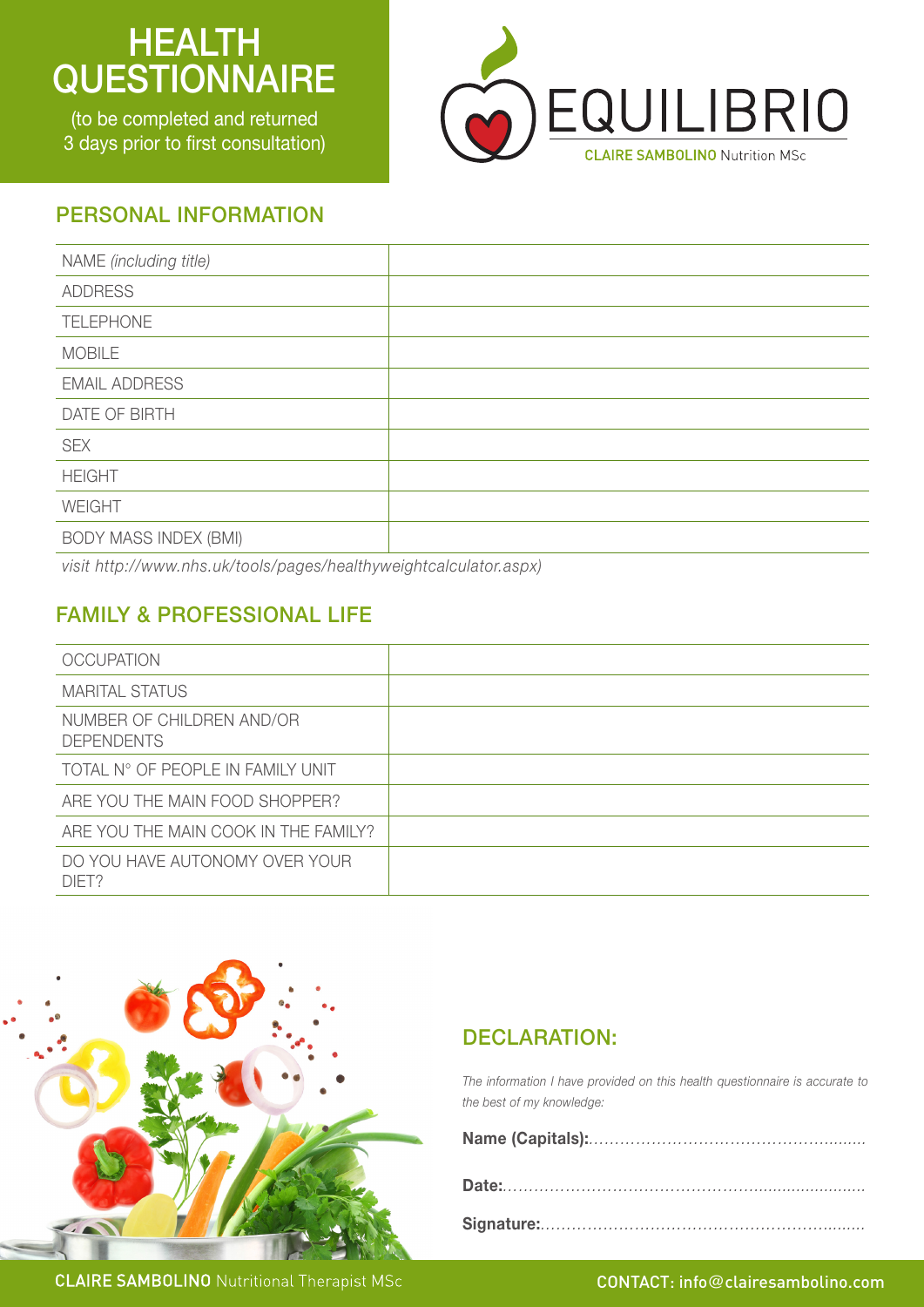

#### REASON/S FOR SEEKING NUTRITIONAL SUPPORT

Please describe your health goals and reasons for seeking support.

# HAVE YOU EVER HAD ANY PREVIOUS NUTRITIONAL SUPPORT?

Please describe any previous therapies and health outcomes

## DO YOU CURRENTLY USE ANY NUTRITIONAL SUPPLEMENTS?

Please list any current supplements (including brands, doses, frequency and duration)

#### WHAT HAVE YOU EATEN IN THE LAST 24 HOURS?

Please provide a brief description of the foods and drinks you have consumed over the past 24 hours (A full 3-day food diary is included later in the questionnaire for your completion)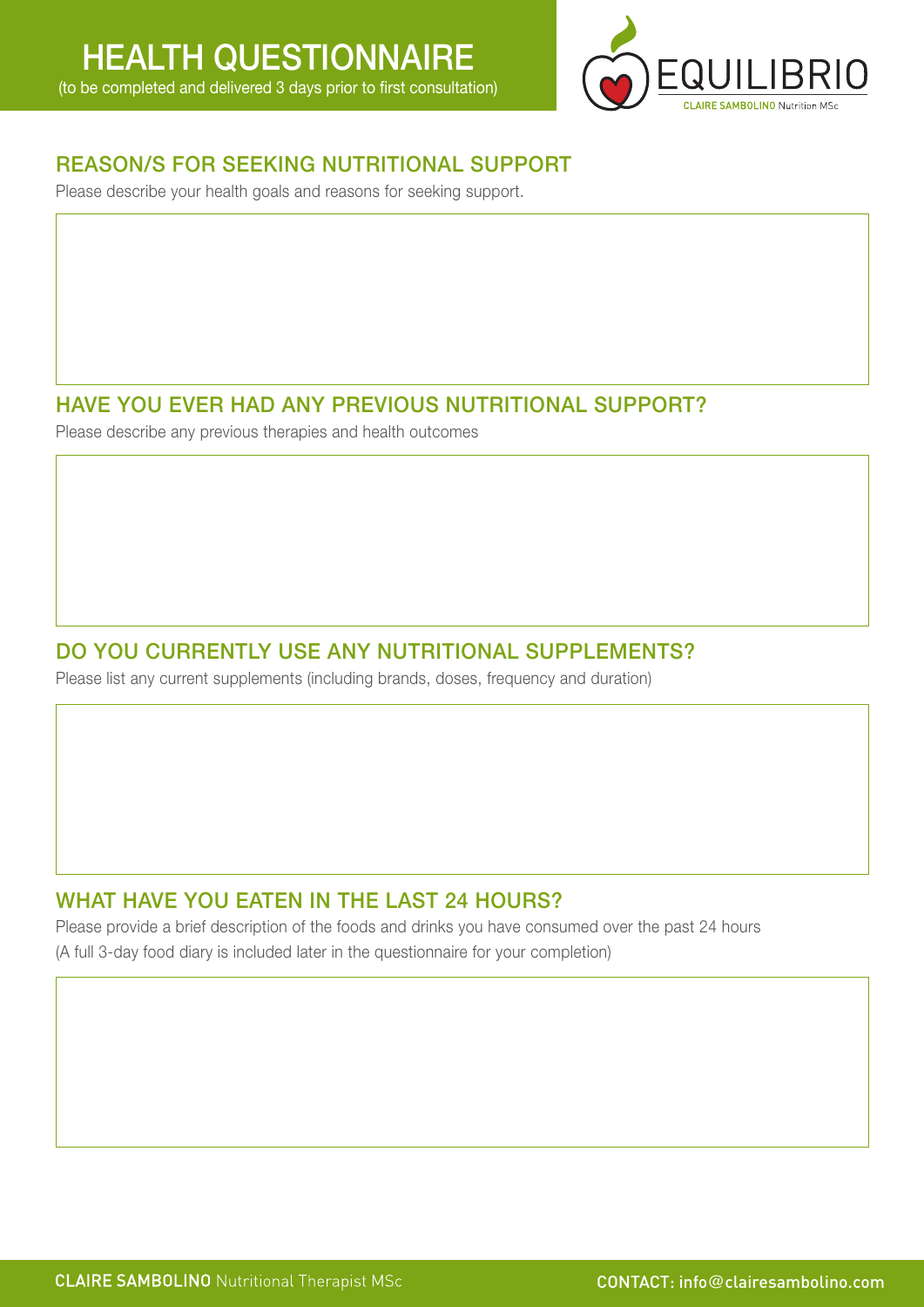

# APPETITE AND EATING HABITS

| <b>GOOD APPETITE</b>                 | POOR APPETITE | <b>CRAVES SUGARY FOODS</b> |  |
|--------------------------------------|---------------|----------------------------|--|
| ENJOYS COOKING                       | DOESN'T COOK  | COMFORT/STRESS EATER       |  |
| <b>EATS EVERY 3 HOURS</b><br>OR LESS | PICKY EATER   | EATS ON THE GO             |  |

#### ARE THERE ANY FOODS YOU CHOOSE TO AVOID?

(For personal choice or cultural/religious/ethical reasons, or following specific diet)

# ARE THERE ANY FOODS WHICH YOU CRAVE, OR WOULD FIND HARD TO GIVE UP?

# ARE THERE ANY FOODS YOU DISLIKE OR WOULD HAVE DIFFICULTY INCORPORATING INTO A NEW DIET?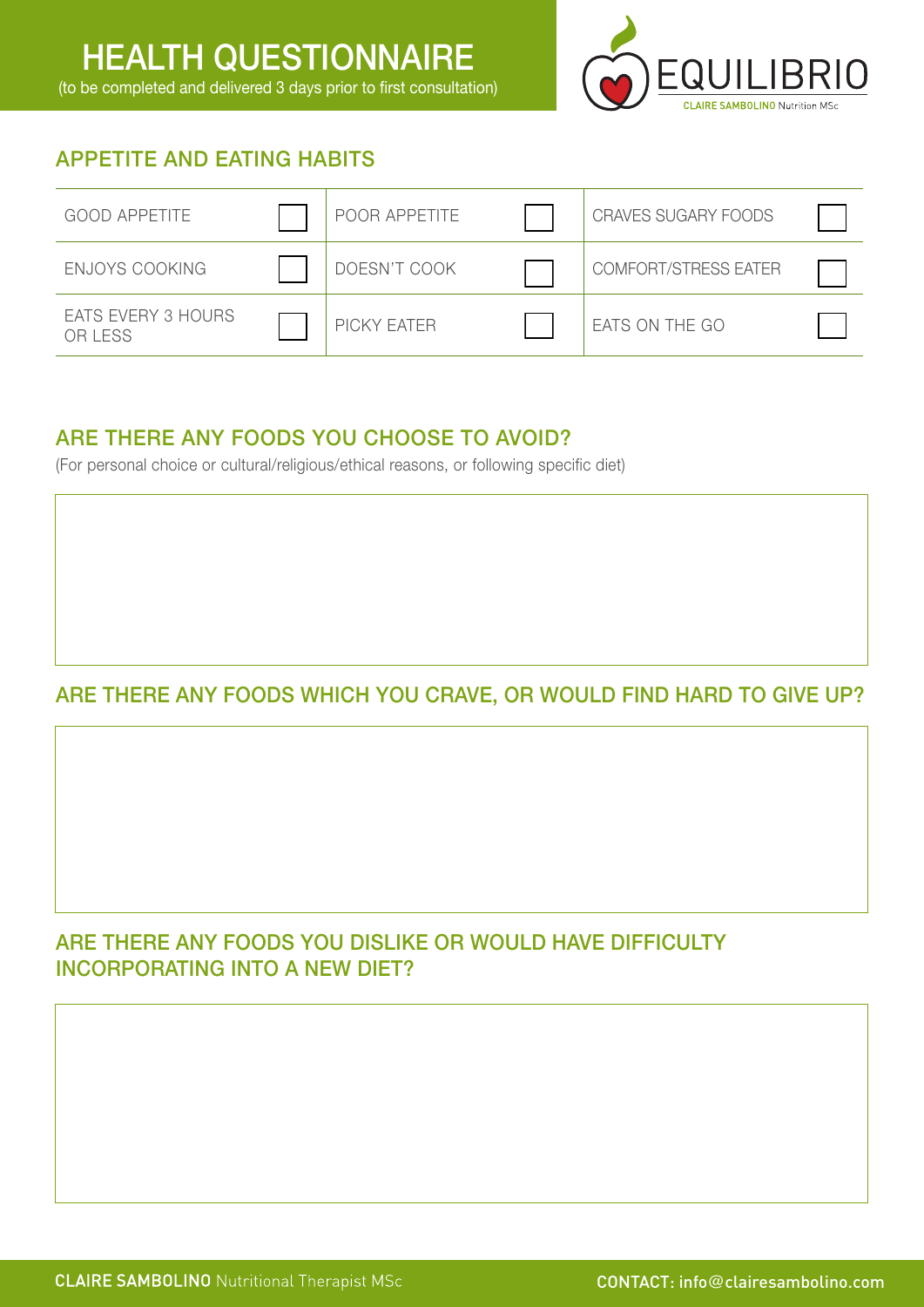

## PERSONAL HEALTH HISTORY

Please list all significant health problems that you have encountered in your lifetime.

| <b>HEALTH PROBLEM</b> | <b>DURATION</b> | <b>MANAGEMENT</b> (medication, supplement, therapies) |
|-----------------------|-----------------|-------------------------------------------------------|
|                       |                 |                                                       |
|                       |                 |                                                       |
|                       |                 |                                                       |
|                       |                 |                                                       |
|                       |                 |                                                       |
|                       |                 |                                                       |
|                       |                 |                                                       |
|                       |                 |                                                       |
|                       |                 |                                                       |

#### FAMILY HISTORY

Is there any history of health problems or disease in your family?

Completion of this section enables your therapist to understand your health problems in the wider context of your family history.

| <b>FAMILY MEMBER</b> | <b>YES/NO</b> | <b>HEALTH PROBLEM</b> |
|----------------------|---------------|-----------------------|
| MATERNAL GRANDFATHER |               |                       |
| MATERNAL GRANDMOTHER |               |                       |
| PATERNAL GRANDFATHER |               |                       |
| PATERNAL GRANDMOTHER |               |                       |
| <b>FATHER</b>        |               |                       |
| <b>MOTHER</b>        |               |                       |
| <b>BROTHERS</b>      |               |                       |
| <b>SISTERS</b>       |               |                       |
| SONS                 |               |                       |
| <b>DAUGHTERS</b>     |               |                       |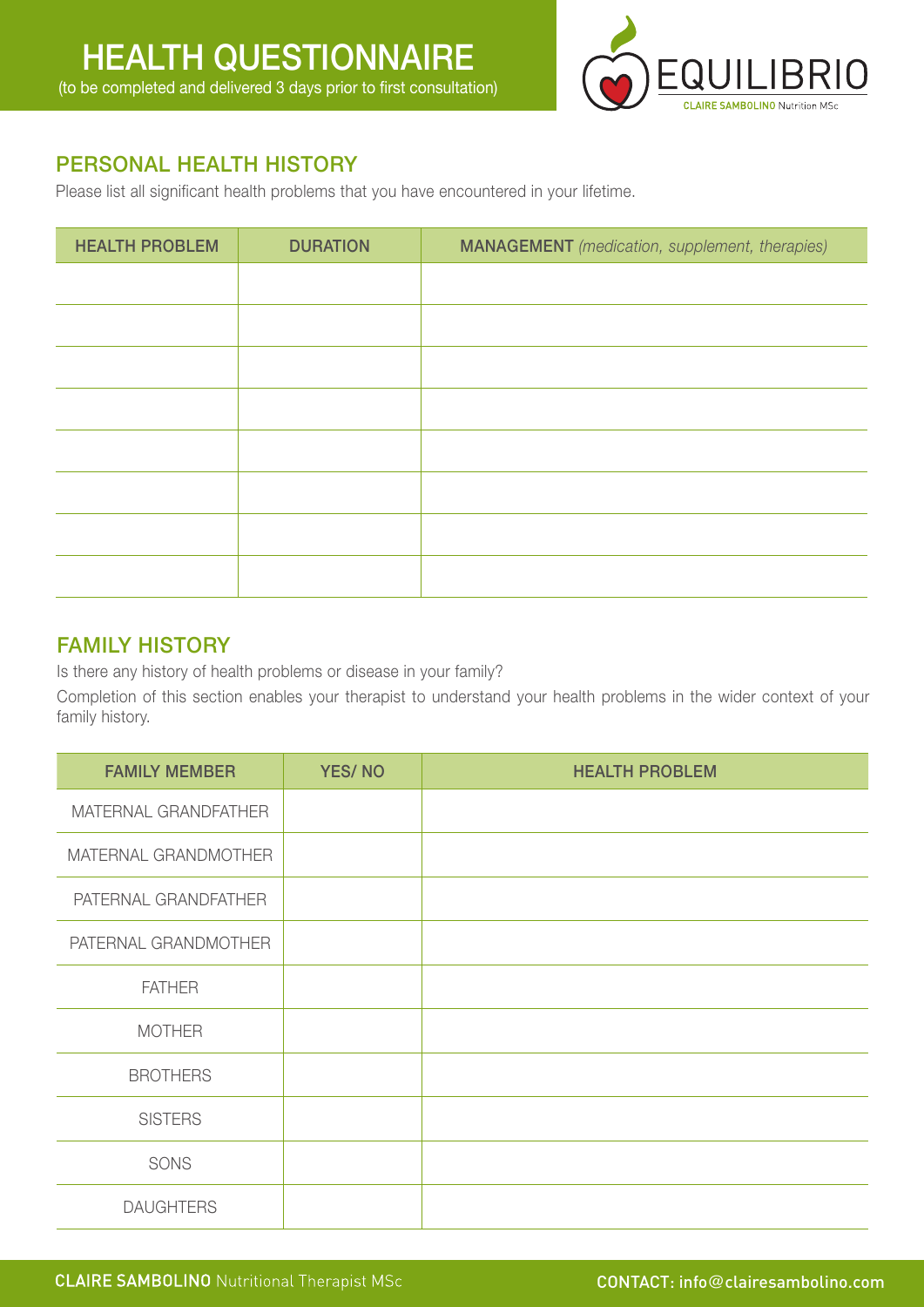

# MEDICAL CONDITIONS & MEDICATIONS (IN DETAIL)

This section helps provides more detail on diagnosed conditions, medications, supplementation use and other therapies that you are currently or have previously used.

| PLEASE LIST ALL CURRENT MEDICALLY<br><b>DIAGNOSED CONDITIONS</b>                     | YEAR DIAGNOSED              | <b>DURATION</b>                                             |
|--------------------------------------------------------------------------------------|-----------------------------|-------------------------------------------------------------|
| PLEASE LIST ALL CURRENT MEDICATIONS<br>(include prescribed and over the counter)     | <b>DOSE &amp; FREQUENCY</b> | <b>DURATION</b>                                             |
| PLEASE LIST ANY PREVIOUS MEDICALLY<br>DIAGNOSED CONDITIONS (excluding colds and flu) | YEAR DIAGNOSED              | <b>DURATION AND CURRENT</b><br>STATUS (ongoing or resolved) |
| PLEASE LIST ANY PREVIOUS<br><b>TREATMENTS &amp; THERAPIES</b>                        | <b>DOSE &amp; FREQUENCY</b> | DURATION AND CURRENT<br>STATUS (ongoing or resolved)        |

#### UNEXPLAINED SYSMPTOMS

Please indicate if you currently have any unexplained symptoms which may need referral to a medical practitioner *(This may include; unexplained pain/bruising/rash, unexplained bleeding in stool/urine/vomit, dizziness, blurred vision, numbness, lumps and swellings, unexplained discharges, excessive thirst/weight gain/weight loss, headaches, persistent cough, slurred speech, shortness of breath, paralysis)*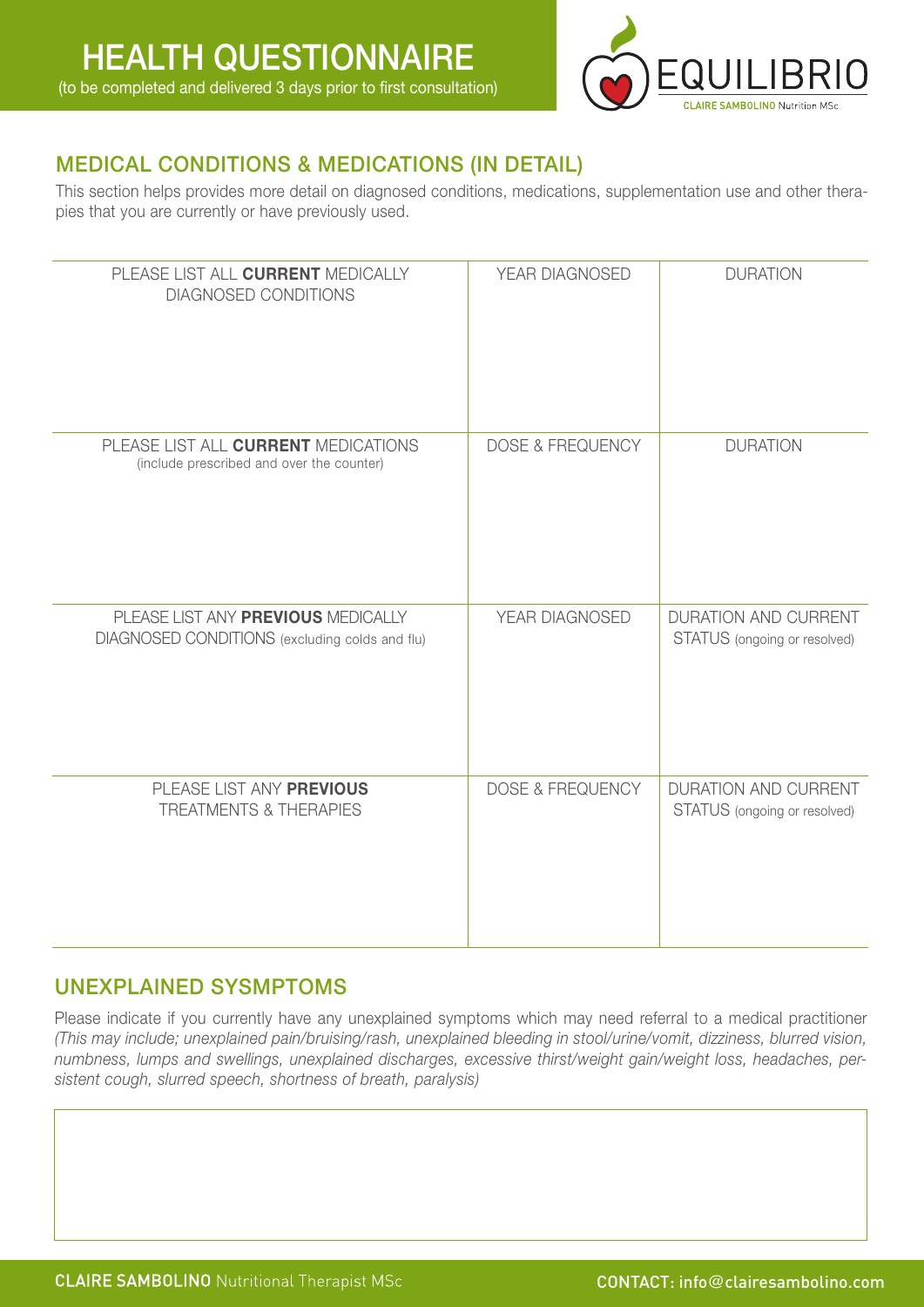

#### HEALTH SYMPTOMS

PLEASE TICK ALL APPROPRIATE SYMPTOMS

This section helps identify areas of possible functional imbalance by bodily system.

#### DIGESTIVE SYSTEM

| Indigestion           | Vomiting                         | Loss of appetite      |  |
|-----------------------|----------------------------------|-----------------------|--|
| Acid reflux           | Sores in, or around mouth        | Difficulty swallowing |  |
| Fullness after eating | Stomach cramps                   | Often eat on the move |  |
| <b>Bloating</b>       | Flatulence                       | Bolt food             |  |
| <b>Belching</b>       | Pain under right rib-cage        | Eat when stressed     |  |
| Nausea                | Food sits in stomach a long time | Heartburn             |  |

| <b>URINARY SYSTEM</b> |                        |                    |
|-----------------------|------------------------|--------------------|
| Frequent urination    | Urinary incontinence   | Urinary infections |
| Urinary urgency       | Dark / offensive urine | Blood in urine     |

| <b>ELIMINATION</b>      |                 |                    |  |
|-------------------------|-----------------|--------------------|--|
| Infrequent bowel action | Blood in stools | Anal irritation    |  |
| Constipation            | Mucus in Stools | Haemorrhoids       |  |
| Diarrhoea               | Offensive stool | Pale / Bulky stool |  |

| <b>HAIR AND NAILS</b> |                      |                      |  |
|-----------------------|----------------------|----------------------|--|
| Dry, brittle hair     | Receding hair line   | Excess body hair     |  |
| Thinning hair (head)  | Thinning hair (body) | <b>Brittle nails</b> |  |

| <b>SKELETAL</b>         |                            |                   |  |
|-------------------------|----------------------------|-------------------|--|
| Joint pain or stiffness | Muscular pain or stiffness | Muscular weakness |  |
| Osteoporosis            | <b>Brittle bones</b>       | <b>Fractures</b>  |  |

| <b>MOOD</b>     |                 |               |  |
|-----------------|-----------------|---------------|--|
| Anxiety/tension | Depression      | <b>Stress</b> |  |
| Anger           | Easily provoked | Frustration   |  |
| Passive         | Irritable       |               |  |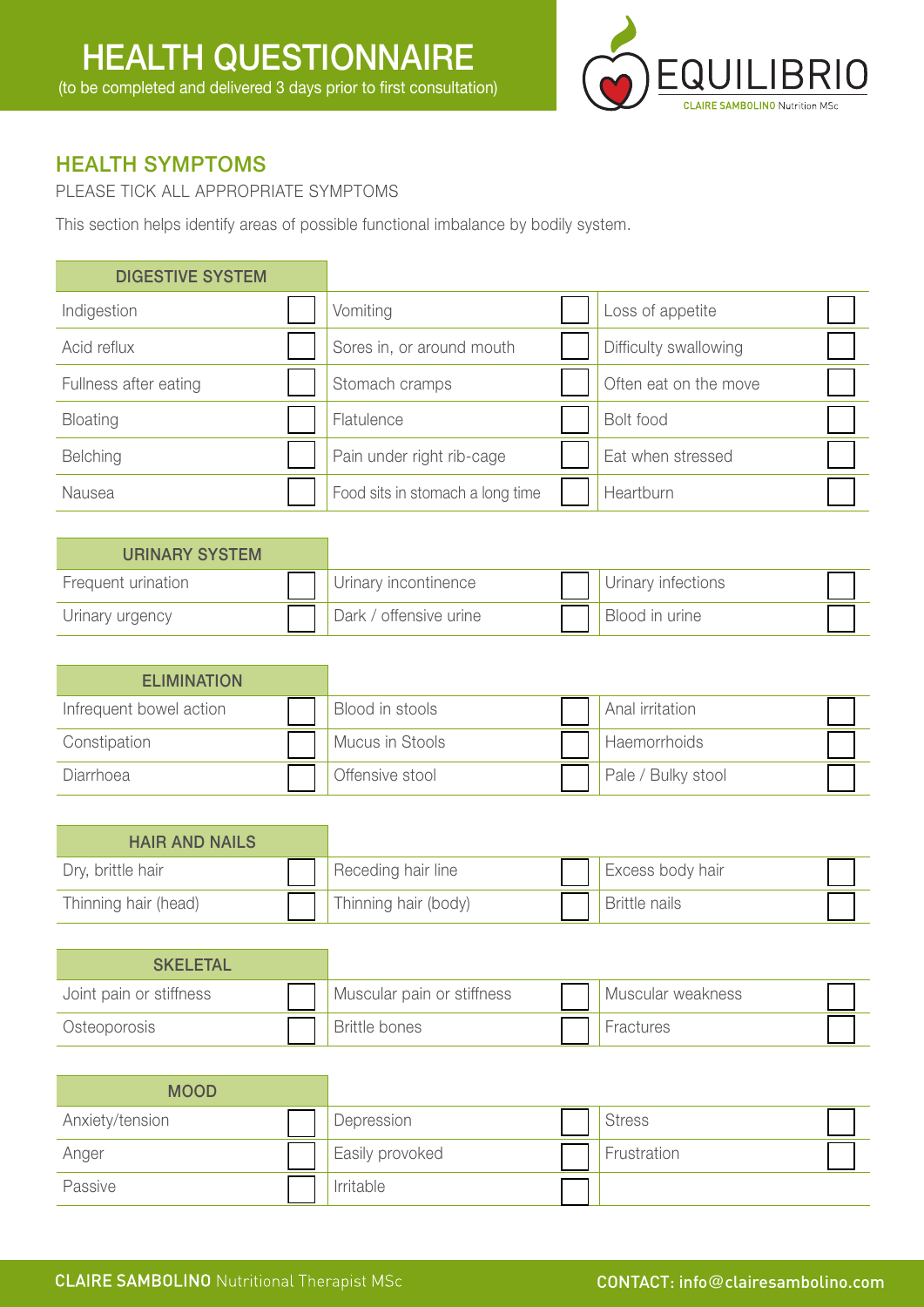

#### PLEASE TICK ALL APPROPRIATE SYMPTOMS

| <b>WEIGHT</b>            |                          |                           |  |
|--------------------------|--------------------------|---------------------------|--|
| Inability to gain weight | Inability to lose weight | Weight fluctuates/yo-yos  |  |
| Water retention          | Abdominal weight         | Weight on hips and thighs |  |
| Unexplained weight gain  | Unexplained weight loss  |                           |  |

| <b>ENERGY</b>              |                          |                              |  |
|----------------------------|--------------------------|------------------------------|--|
| Asleep after midnight      | Difficulty waking up     | Feel unrefreshed after sleep |  |
| Feel sleepy during the day | Feel tired all the time  | Needs more than 8 hours      |  |
| Wakes up during the night  | Insomnia                 | Difficulty getting to sleep  |  |
| Shift worker               | Disordered sleep pattern |                              |  |

| <b>WOMEN ONLY</b>                                                                                                                      |  |                                   |                             |  |
|----------------------------------------------------------------------------------------------------------------------------------------|--|-----------------------------------|-----------------------------|--|
| Pregnant                                                                                                                               |  | Taking HRT                        | Unexplained heavy periods   |  |
| Breast feeding                                                                                                                         |  | Experiencing menopause            | Unexplained loss of periods |  |
| Contraceptive pill                                                                                                                     |  | Planning to have a baby           | Discharge from vagina       |  |
| IUD/implant/injection                                                                                                                  |  | Considering infertility treatment | Bleeding from vagina        |  |
| Have periods (menstruating)                                                                                                            |  | Age of first period               | Perimenopause               |  |
| Regular well-woman checks                                                                                                              |  | Age of final period               | Hypo Thyroid (under active) |  |
| These questions are mainly for women and help your therapist target hormone and<br>parteus sustam links i.o. bow the body communicator |  | Hyper Thyroid (over active)       |                             |  |

nervous system links i.e. how the body communicates

| <b>MEN ONLY</b>                 |                    |                       |  |
|---------------------------------|--------------------|-----------------------|--|
| Acne                            | Impotence          | Poor memory           |  |
| Altered urine flow or frequency | Infertility        | Diminished sweating   |  |
| Depression                      | Low sperm count    | Excessive sweating    |  |
| Coarse hair                     | Low sperm motility | Prostatitis           |  |
| Hair loss                       | Low energy         | Headaches             |  |
| Dry skin                        | Low mood           | Exposure to chemicals |  |
| Cold extremities                | Poor concentration | Swollen neck / goitre |  |

# ADDITIONAL SYMPTOMS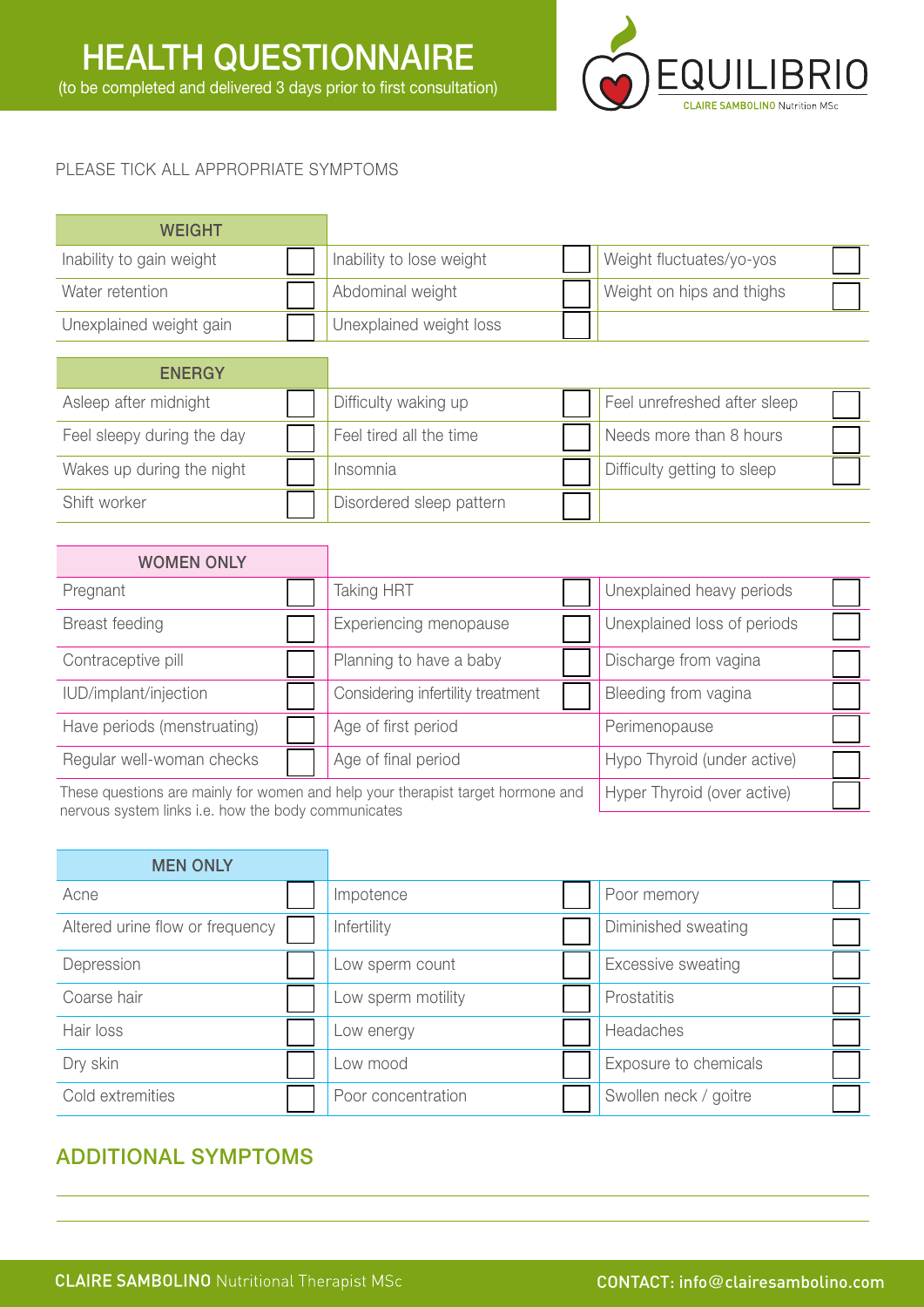

## HEALTH SYMPTOMS

PLEASE TICK ALL APPROPRIATE SYMPTOMS

This section helps identify possible stressors in your life and the relationship with adrenal and blood glucose balance.

| <b>STRESSORS</b> |                    |                    |
|------------------|--------------------|--------------------|
| Changed job      | Unhappy at home    | Easily irritated   |
| Unhappy at work  | Recently married   | Easily angered     |
| Stressful hours  | New parents        | Easily satisfied   |
| Frequent travel  | Recently separated | Excessive exercise |
| Competitive      | Recently bereaved  | Physical injury    |
| Job promotion    | Moving house       | Physical illness   |
| Multi-tasking    | Financial concerns | Mood swings        |
| Redundancy       | Legal concerns     | Food cravings      |
| Retirement       |                    | Addictions         |

#### ALLERGIES

Please list all known/suspected allergies, including food allergies and intolerances e.g. hay-fever, dust, nickel, detergents, specific foods/food groups

# EXERCISE

Do you exercise? If so what activities do you do and How often? (how many times per week) for what duration / how long?

# **RELAXATION**

What do you like to do to relax and how often do you do this activity?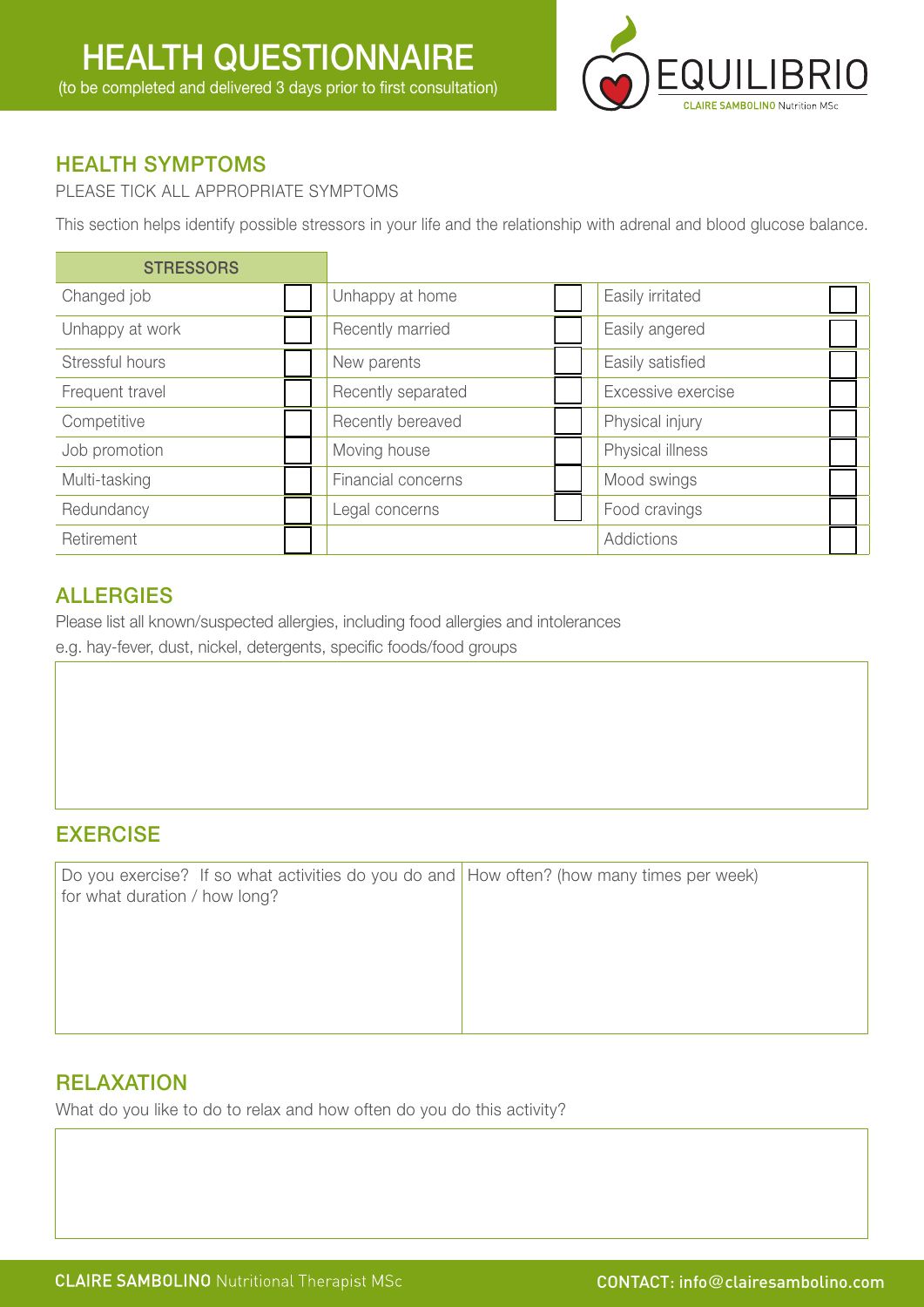

## PERMISSION TO CONTACT GP / MEDICAL PRACTITIONER

Please note that I may contact your GP as a professional courtesy to share information and/or to inquire about test results and medications for client safety and therapeutic recommendations. It is encouraged that permission is given for this process to proceed.

Permission to contact GP



| <b>GP Name</b> | address | email | telephone |
|----------------|---------|-------|-----------|
|                |         |       |           |
|                |         |       |           |

**I confirm that I give permission to contact my GP, and for a summary of my consultation to be shared for professional courtesy and client well-being:**

**SIGNATURE:**……………………………………………………...............**DATE:**………………………………………….

I respect your privacy and am committed to protecting it. Sensitive personal data is collected and used in strict accordance with the new European data protection law; General Data Protection Regulation (GDPR). A copy of my privacy policy can be downloaded from the homepage of www.equilibrionutrition.com. By using my services you are agreeing to this policy.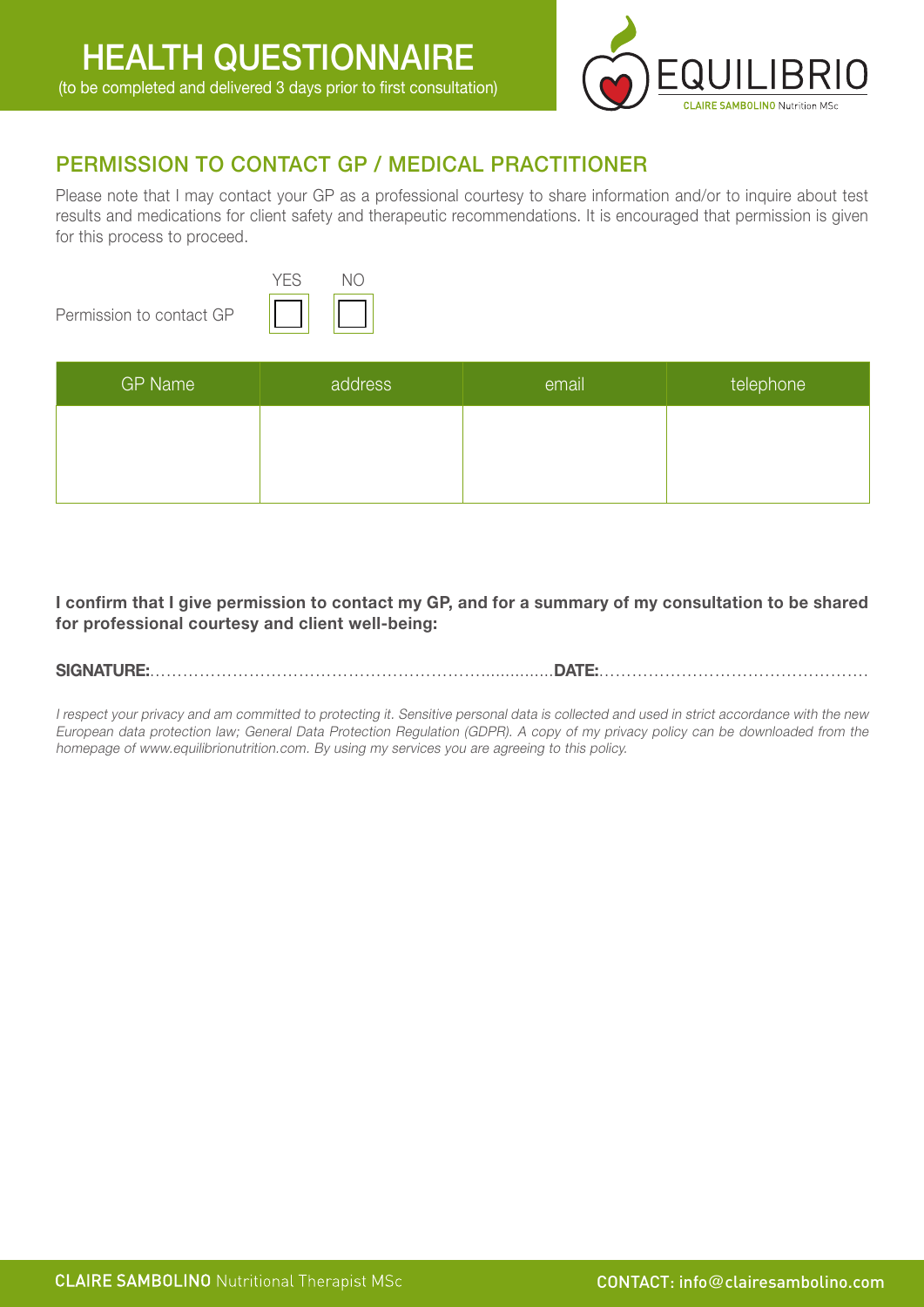

## THREE-DAY FOOD DIARY

Please list everything you have consumed, including food, drinks and snacking between meals for a period of 3 days. Please try not to change what you eat during this period as it is more beneficial to have an accurate picture of what you typically consume.

|            | QUANTITY (ESTIMATE, WEIGHT, SIZE OF PORTION EG. TSP, TBSP., GRAMS, HANDFUL) |  |  |  |  |  |  |  |  |  |  |
|------------|-----------------------------------------------------------------------------|--|--|--|--|--|--|--|--|--|--|
|            |                                                                             |  |  |  |  |  |  |  |  |  |  |
|            |                                                                             |  |  |  |  |  |  |  |  |  |  |
|            |                                                                             |  |  |  |  |  |  |  |  |  |  |
| <b>NAO</b> |                                                                             |  |  |  |  |  |  |  |  |  |  |
|            |                                                                             |  |  |  |  |  |  |  |  |  |  |
|            |                                                                             |  |  |  |  |  |  |  |  |  |  |
|            |                                                                             |  |  |  |  |  |  |  |  |  |  |
|            |                                                                             |  |  |  |  |  |  |  |  |  |  |

|                   | <b>QUANTITY (ESTIMATE, WEIGHT, SIZE OF PORTION)</b> |
|-------------------|-----------------------------------------------------|
|                   |                                                     |
|                   |                                                     |
| $\mathbf{\Omega}$ |                                                     |
| <b>DAY</b>        |                                                     |
|                   |                                                     |
|                   |                                                     |
|                   |                                                     |
|                   |                                                     |

|            | <b>QUANTITY (ESTIMATE, WEIGHT, SIZE OF PORTION)</b> |
|------------|-----------------------------------------------------|
|            |                                                     |
|            |                                                     |
| က          |                                                     |
| <b>NAC</b> |                                                     |
|            |                                                     |
|            |                                                     |
|            |                                                     |
|            |                                                     |